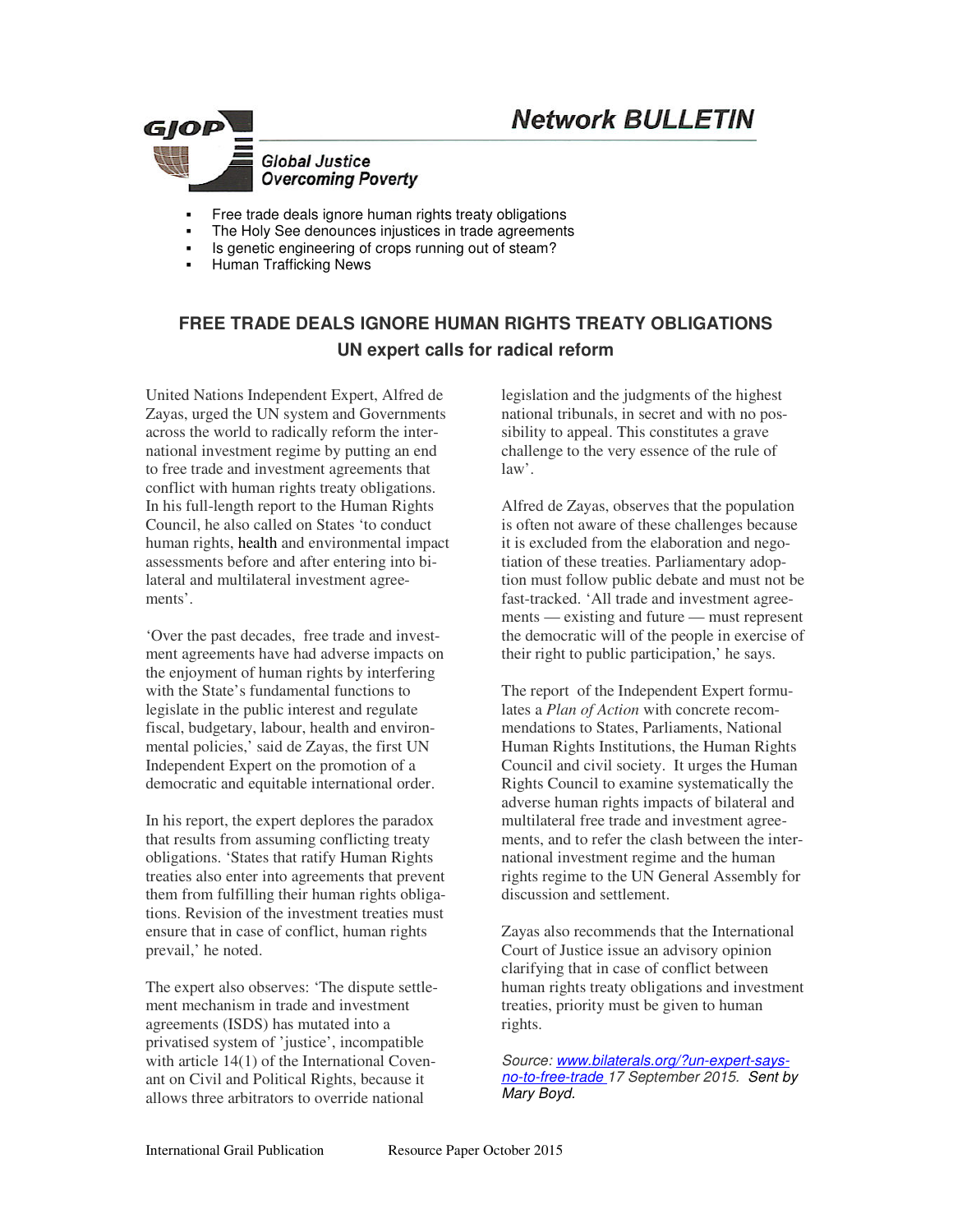## **THE HOLY SEE DENOUNCES INJUSTICES IN TRADE AGREEMENTS**

Archbishop Silvano Tomasi, Apostolic Nuncio, Permanent Observer of the Holy See to the United Nations and Other International Organisations in Geneva, addressed the World Trade Organisation (WTO) in the following unambiguous terms. It has been concluded from the strength of his speech that it had approval at the highest level, namely from Pope Francis.

'While a minority is experiencing exponential growth in wealth, the gap is widening to separate the vast majority from the prosperity enjoyed by those happy few. This imbalance is the result of ideologies that defend the absolute autonomy of the marketplace and of financial speculation. Consequently, there is an outright rejection of the right of States, charged with vigilance for the common good, to exercise any form of control. A new tyranny is thus born, invisible and often virtual, which unilaterally and relentlessly imposes its own laws and rules. An even worse development is that such policies are some-times locked in through trade rules negotiated at the WTO or in bilateral or regional free trade agreements  $(FTAs)...$ 

'Currently there is a clear tendency to enlarge Regional Trade Agreements (RTAs) to form mega-regional trade agreements, such as the Transatlantic Trade and Investment Partnership (TTIP) and the Trans-Pacific Partnership (TPP). Certainly, the enlargement of regional trade agreements is a step towards further trade liberalisation but, in fact, by entering a regional trade agreement a country reduces the incentives to extend its efforts on trade liberalisation at a multilateral level…

We know that only the multilateral system is a clear, equitable system that provides effective guarantees for small and poor countries. RTAs tend to be asymmetric and so penalise small and poor countries. Among the most damaging concessions that developing countries make in regional and bilateral agreements are:

- those that strengthen monopolies on lifesaving medicines and so reduce their affordability and many people's access to them; and
- those that provide excessive legal rights to foreign investors, limiting the policy space for nations to promote sustainable and inclusive development.'

The Holy See's intervention in the WTO signals two important facts. First, that Pope Francis is a passionate defender of the world's poor, who is not afraid to speak truth to even the most powerful nations; and, secondly, that resistance to the most unjust and unjustifiable aspects of the TPP and TTIP continues to grow.

*Source: www.youtube.com Edited A Healey.*

## **IS GENETIC ENGINEERING OF CROPS RUNNING OUT OF STEAM?**

During the past 15 years, global sales of genetically modified (GM) seed surged from less than \$US5 billion a year to more than \$20b. But the huge GM crop steamroller is showing signs of running out of steam.

Michael Mack, chief executive officer of Syngenta, a global business in crop protection and seeds based in Switzerland, conceded recently that GM techno-logy has achieved what it can achieve at this point of its development. He was speaking at a briefing on the company's half-year profit results and

added that, while new markets may emerge over time, 'they are not going to come soon'. The GM seed sales business is now reaching 'saturation point'.

He offered the following information: In Argentina, Brazil and the USA, 93% - 100% of soybean and 80% - 93% of corn planted are GM varieties. More than 95% of cotton in the USA, India and Argentina is also GM, although only 66% in Brazil. But, while 94% of the total canola crop in the USA is GM, this is still not approved in Brazil,

International Grail Publication<br>
Resource Paper October 2015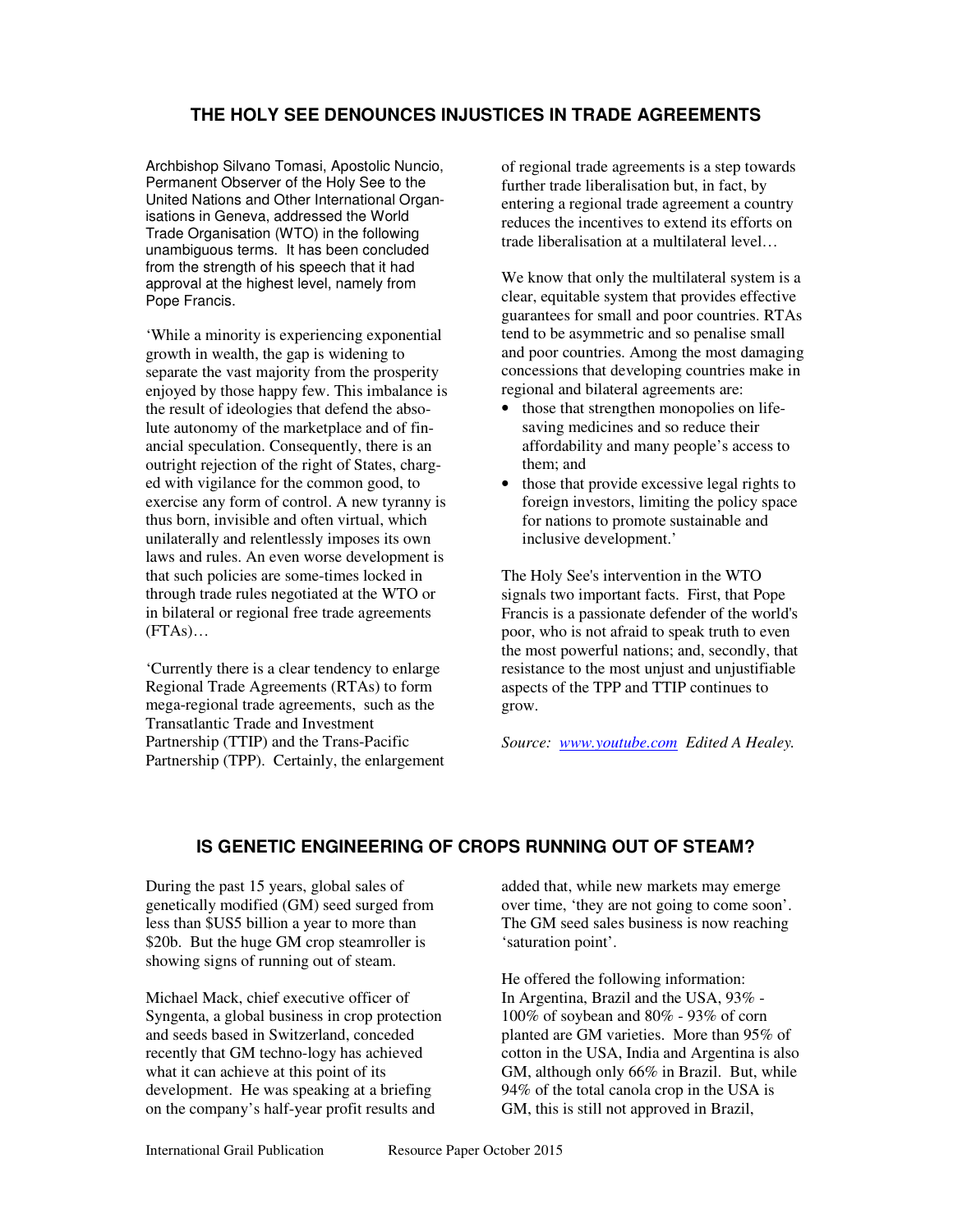Argentina or India; and GM soybeans and corn are also not available in India. Europe, Japan, Russia and Australia are notable as restricted major markets where GM crop production is limited, with GM cotton and canola only allowed in some Australian states. There is still a tide of public resistance to GM crops and unlabelled GM food products in many parts of the world, as well as a demanding regulatory environment, notably in Europe.

#### **Where will new profits come from?**

Ten years ago, many pundits predicted that GM plant varieties with built-in herbicides and fungal / insect-resistant traits would shrink the market for crop protection chemicals. Now, however, Syngenta's crop protection business is bounding ahead with more sophisticated products and new releases. The company is expecting more than \$US3.6b in new sales of 'blockbuster' chemical products in the next five years. Syngenta holds a leading 20% share of the global crop protection market. Those who deplore the environmental impacts of the heavy use of chemicals will be tempted to despair at this news.

Better news is that the company is also putting

a lot of faith in non-GM hybrid cereal seed sales. It has made steady gains in Europe with its sales of hybrid barley and plans to launch a hybrid wheat in the USA in 2019, with a view to expanding sales to other major wheat seed markets likely to be worth \$US3b by 2032.

#### *Source: Andrew Marshall, Fairfax Agricultural Media, Australia, 3 August, 2015. andrew.marshall@fairfaxmedia.com.au*

The Australian Bureau of Resource Sciences reports that 'plant traits such as heat tolerance and water-use efficiency have multi-genic inheritance patterns' so that GM technologists have made little progress beyond the less complex engineering of plants for herbicide tolerance and insect or fungus resistance.

'It's time to move on from GM', writes Bob Phelps, 'to investing more research and development resources into the ecological agriculture systems that will be the way of the future when oil and phosphates run out and the climate radically changes.'

*Source: Bob Phelps, Executive Director Gene Ethics info@geneethics.org*

#### **HUMAN TRAFFICKING : NEWS**

#### **Migration and human trafficking in Sustainable Development Goals**

The new Sustainable Development Goals (SDGs), adopted by the UN General Assembly on 25 September, are broader than the eight Millennium Development Goals (MDGs) which they replace. The 17 sustainable goals aim to eradicate hunger and extreme poverty, reduce inequality within and between states, improve water management and energy and take urgent action to combat climate change. Attached to each goal are numbers of defined targets that directly relate to migration, including reducing costs associated with migration, promoting the protection of migrant workers, countering human trafficking and promoting better migration governance.

#### **Human rights and protection of migrants and refugees in Europe**

On 14<sup>th</sup> September in Brussels, the Platform for International Cooperation on Undocument-ed Migrants (PICUM) and its member organ-isations issued a statement urging EU leaders to establish safe and regular channels for migrants and refugees to come to Europe. They urge EU governments to shift their approach from their present emphasis on securing national borders and criminalising migrants to one that is based in their humanrights and protection from exploitation.

*Source: La Strada International (European network against trafficking in human beings), www.lastradainternational.org*